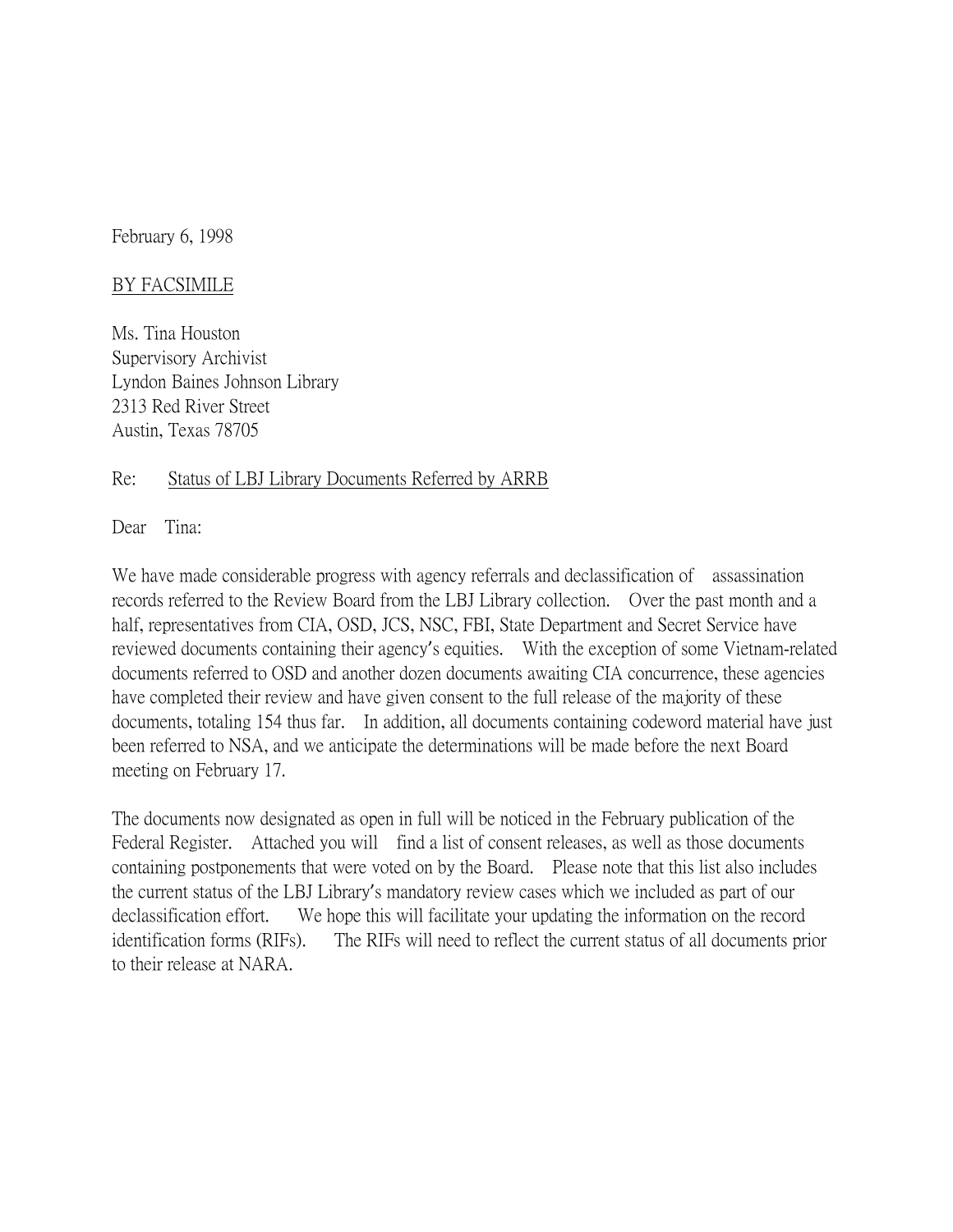Please call if you have any questions regarding these documents.

Once again, we appreciate your assistance.

Sincerely,

Irene F. Marr Senior Analyst

Enclosure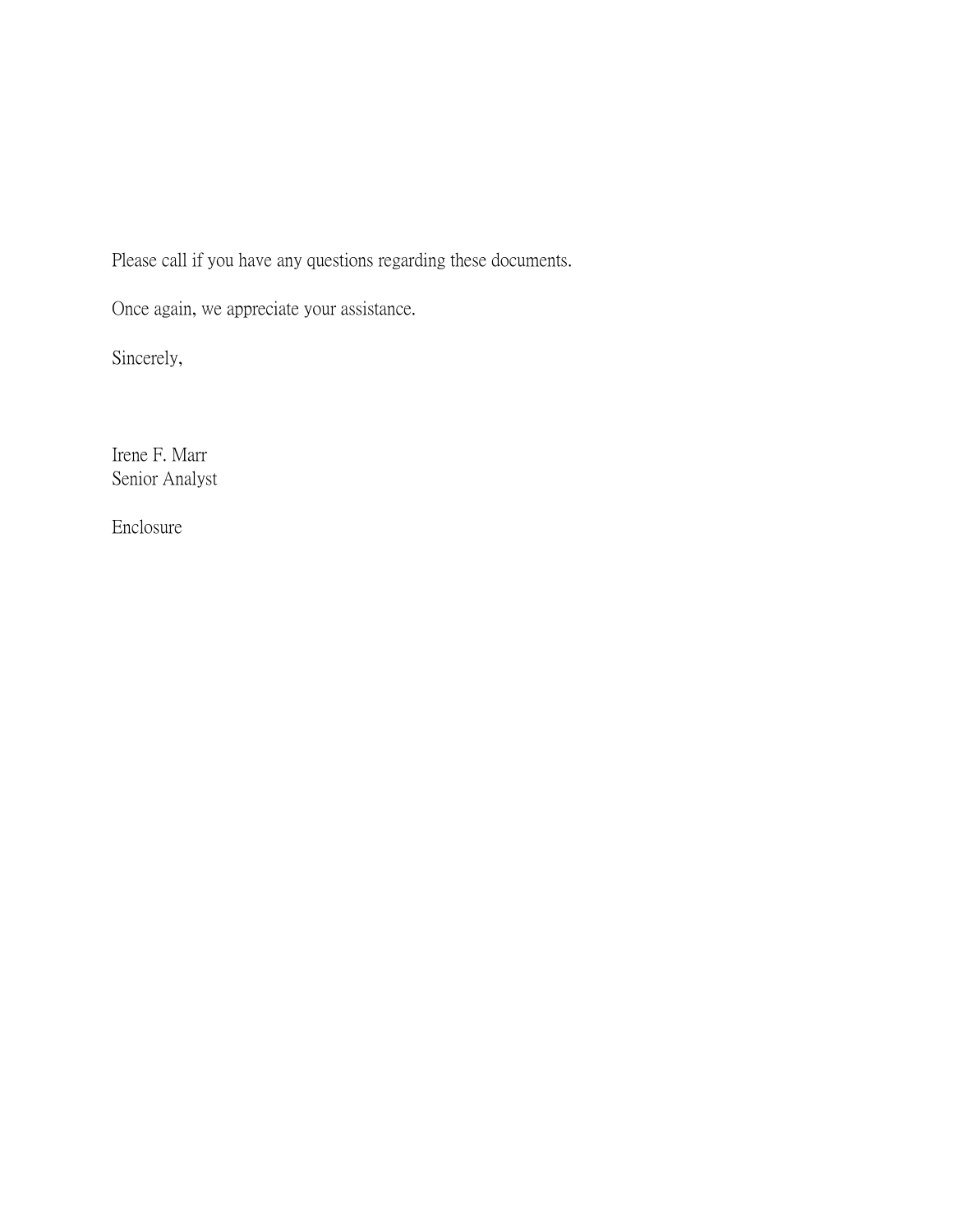## LBJ Library Documents Postponed in Part:

177-10001-10296; 177-10001-10437; 177-10001-10466; 177-10001-10473; 177-10002-10022; 177-10002-10025; 177-10002-10069; 177-10002-10070; 177-10002-10072;

## LBJ Library Documents Open in Full:

177-10001-10065; 177-10001-10111; 177-10001-10162; 177-10001-10187; 177-10001-10214; 177-10001-10272; 177-10001-10275; 177-10001-10301; 177-10001-10302; 177-10001-10303; 177-10001-10304; 177-10001-10306; 177-10001-10308; 177-10001-10309; 177-10001-10320; 177-10001-10321; 177-10001-10322; 177-10001-10326; 177-10001-10328; 177-10001-10329; 177-10001-10330; 177-10001-10331; 177-10001-10332; 177-10001-10333; 177-10001-10334; 177-10001-10335; 177-10001-10336; 177-10001-10337; 177-10001-10338; 177-10001-10339; 177-10001-10340; 177-10001-10341; 177-10001-10342; 177-10001-10348; 177-10001-10350; 177-10001-10352; 177-10001-10353; 177-10001-10354; 177-10001-10355; 177-10001-10362; 177-10001-10367; 177-10001-10368; 177-10001-10383; 177-10001-10387; 177-10001-10388; 177-10001-10389; 177-10001-10390; 177-10001-10391; 177-10001-10393; 177-10001-10394; 177-10001-10396; 177-10001-10401; 177-10001-10404; 177-10001-10407; 177-10001-10408; 177-10001-10409; 177-10001-10410; 177-10001-10411; 177-10001-10412; 177-10001-10413; 177-10001-10414; 177-10001-10415; 177-10001-10416; 177-10001-10417; 177-10001-10418; 177-10001-10419; 177-10001-10420; 177-10001-10421; 177-10001-10422; 177-10001-10423; 177-10001-10424; 177-10001-10425; 177-10001-10426; 177-10001-10427; 177-10001-10428; 177-10001-10429; 177-10001-10430; 177-10001-10431; 177-10001-10432; 177-10001-10434; 177-10001-10435; 177-10001-10436; 177-10001-10439; 177-10001-10440; 177-10001-10441; 177-10001-10447; 177-10001-10448; 177-10001-10449; 177-10001-10450; 177-10001-10451; 177-10001-10458; 177-10001-10459; 177-10001-10460; 177-10001-10462; 177-10001-10469; 177-10001-10470; 177-10001-10471; 177-10001-10474; 177-10001-10476; 177-10001-10478; 177-10001-10481; 177-10001-10482; 177-10001-10483; 177-10001-10484; 177-10001-10485; 177-10001-10486; 177-10001-10487; 177-10001-10488; 177-10001-10489; 177-10001-10491; 177-10001-10492; 177-10001-10493; 177-10001-10494; 177-10001-10495; 177-10001-10496; 177-10001-10498; 177-10002-10001; 177-10002-10002; 177-10002-10003; 177-10002-10004; 177-10002-10005; 177-10002-10006; 177-10002-10008; 177-10002-10023; 177-10002-10027; 177-10002-10039; 177-10002-10040; 177-10002-10042; 177-10002-10043; 177-10002-10044; 177-10002-10045; 177-10002-10046; 177-10002-10047; 177-10002-10048; 177-10002-10049; 177-10002-10050; 177-10002-10051; 177-10002-10052; 177-10002-10053; 177-10002-10055;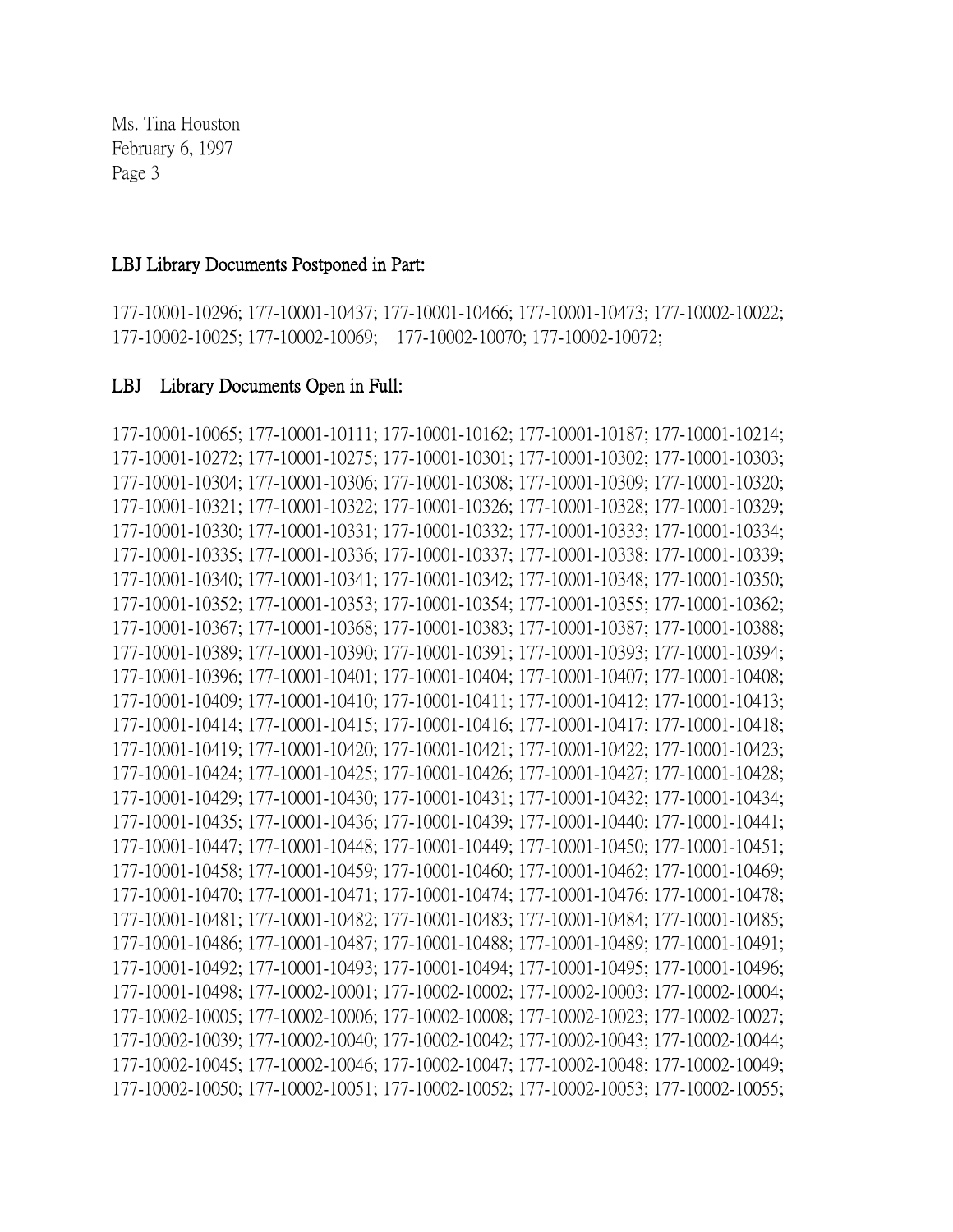177-10002-10056; 177-10002-10061; 177-10002-10062; 177-10002-10063; 177-10002-10064; 177-10002-10067; 177-10002-10068; 177-10002-10073; 177-10002-10077; 177-10002-10078; 177-10002-10080; 177-10002-10081; 177-10002-10085